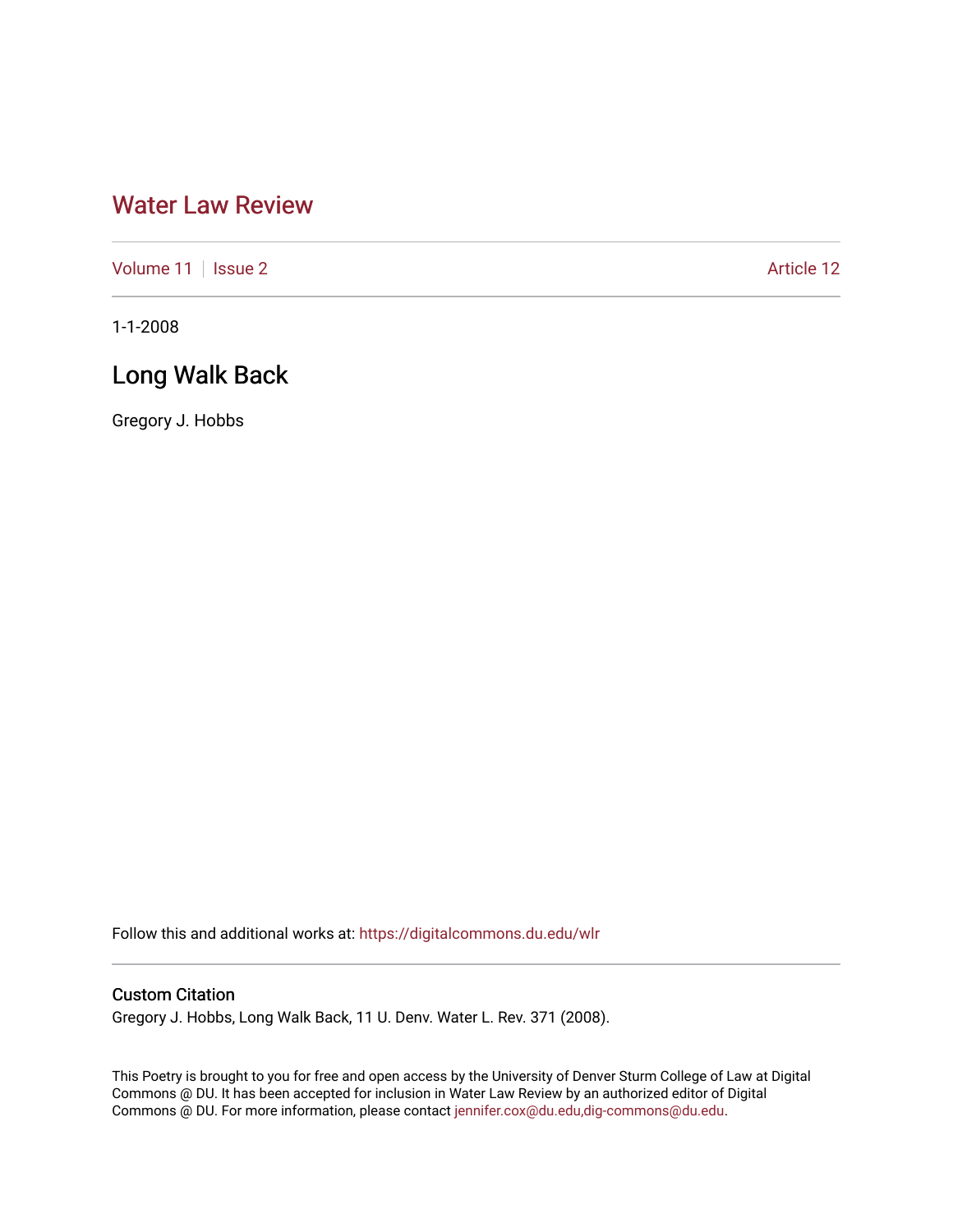Fifty arrowheads for the States for the Navajo Nation blue yellow red

Three bands of the rainbow at the circle's opening dwell the Din6 people of the sacred mountains

Hesperus and Blanca San Francisco Peaks and Taylor red rock heart of the Colorado Plateau

Conquered removed returned abiding spiritual practical patriotic optimistic creative citizens of clans chapters states

Nation within a nation celebrating sovereignty in all its forms enduring sense of American selves

Free and responsible communities acknowledging and protecting each other's existence.

### **LONG WALK BACK**

Civil War is tearing ourselves apart for belonging together

*In the year of 1868 by the Treaty of Fort Sumner by adopting the 14th Amendment*

Peoples of the United States promise to become two nations returned to their homeland

*This week friends will journey back to their place of exile*

Founded as we were on a slave constitution only white property-owning males may vote

*Where Pecos snakes into the plains a cutworm place of saline water*

No Indian or Chinaman may bear witness against a white man no woman may vote